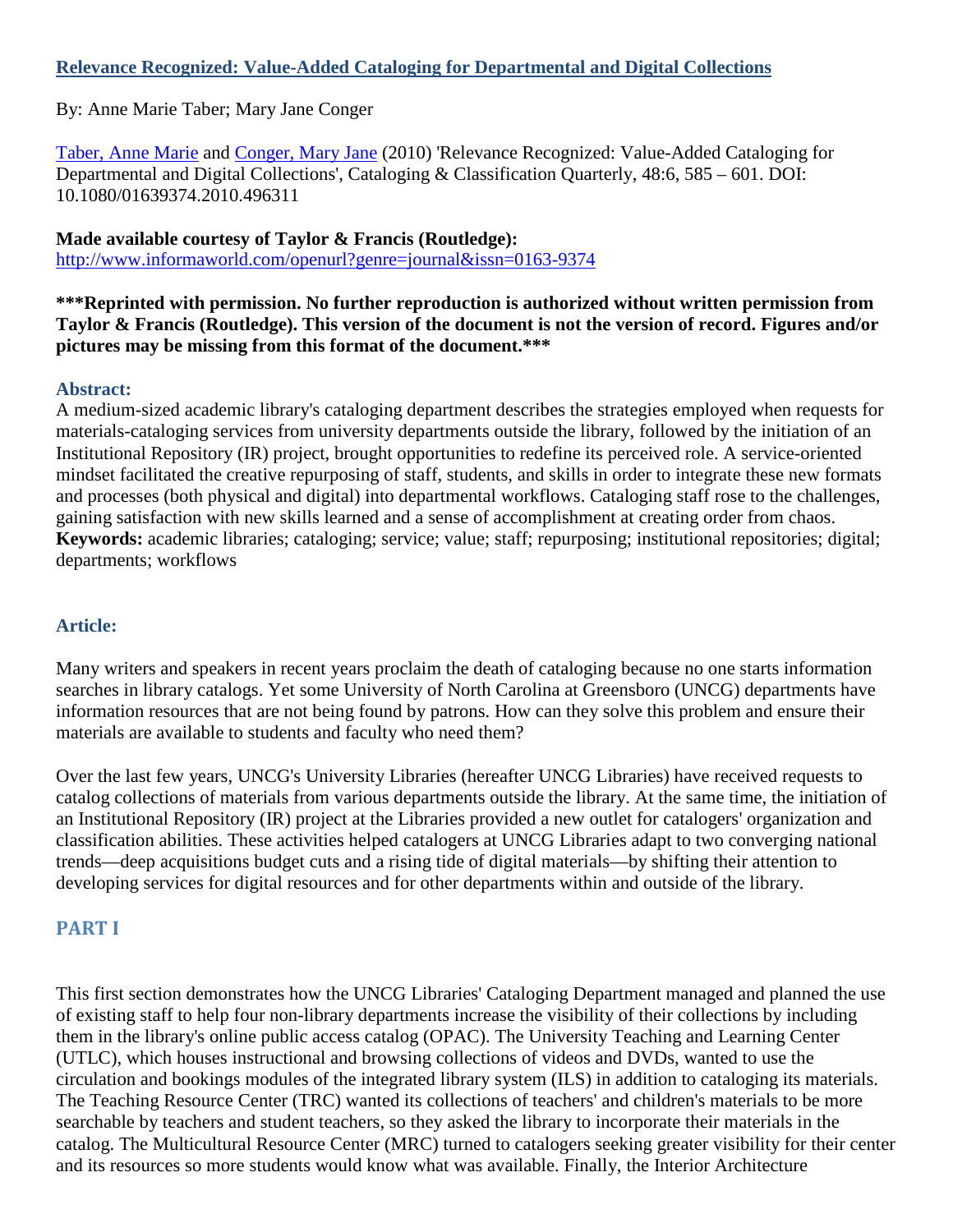Department (IARC) needed to reorganize its collections of books, theses, and materials samples. After soliciting advice and guidance from librarians, this unit too wanted its resources cataloged. When the last of these projects was completed recently, the authors administered a questionnaire (Appendix) to the managers of each collection to assess their relative satisfaction with the results.

First, some background information will situate the following discussion. Established in 1891, UNCG is a Carnegie Class Doctoral and Research-Intensive University that currently enrolls about 17,000 undergraduate and graduate students in over 100 undergraduate, 63 master's, and 24 doctoral degree programs. The UNCG Libraries include Jackson (the main) Library and the Music Library and have always been innovative in connecting with patrons, being proactive in obtaining materials needed (electronic and print), creating tutorials, and leading library instruction classes. Usability studies have been done to optimize the online catalog and its highly customizable Web pages that enable patrons to seek and find materials they need, online and in the stacks. The fifteen individuals in the Cataloging Department include nine highly qualified library technicians, with three classified in the top tier, five in the middle, and one at the lowest tier. Six faculty librarian positions in Cataloging are tenure track without ranking. Length of service varies from two to thirty years, with an average of fourteen.

The UNCG Teaching Resources Center (TRC) was the first external unit to express interest in placing materials in the catalog. This unit "provides instructional materials, equipment, and services that support the students, faculty, and staff of the UNCG School of Education as well as teachers in the Triad community."<sup>1</sup> When new librarian Karen Gavigan became its director in 2002, the TRC "was still using a card and pocket checkout system" that she characterizes as "an antiquated way to manage our resources."<sup>2</sup> Although its Advisory Committee advocated using the same system used by local schools, so the TRC would model a school media center, Gavigan chose to approach the UNCG Libraries instead. "Because of access issues," she explains, "I felt that more of our students and faculty, as well as educators in the Triad community, could better access our collection through the University Libraries system." Those patrons should know "what was available in the collections here and at Jackson [UNCG's main library building]" and "would be better served by having access to both collections."3

The next unit to request cataloging services was the Office of Multicultural Affairs' Multicultural Resources Center (MRC), which "contributes to the University's academic mission in providing student-centered programs that promote awareness of and respect for cultural diversity and offer opportunities to provoke thought and expand cross-cultural and inter-cultural knowledge."<sup>4</sup> Jeffrey Coleman, assistant director, notes that materials had not been cataloged when he arrived in 2005: "We were trying to develop our own check-out system and everything was done manually on paper, trying to create a paper trail." The office needed better marketing of its resources to more users, so Coleman decided that "it just made more sense"5 to get them into the online catalog.

Another unit, the University Teaching & Learning Center (TLC), joined the catalog more reluctantly. The UNCG Libraries' former policy against housing videos and DVDs in Jackson discouraged its liaisons from purchasing those formats, but over the years it became clear that several academic departments required videos for instruction. After consulting with TLC's Coordinator of Media Acquisition and Circulation Nanny Foster, the Libraries decided to purchase instructional videos with collection funds but house them at the TLC. When asked to describe her overall impression of the Libraries before the cataloging project, Foster observed that it took longer for the Libraries to catalog materials than for the TLC to do their in-house version. Library cataloging provides better standardization, but the TLC requires rapid turnaround to serve faculty members who need materials for classes. Eventually, however, the TLC's antiquated circulation system failed and could not be repaired, making easier the decision to circulate its collection using the Libraries' ILS. This decision "necessitated integrating our holdings," Foster notes. "As our titles would then be part of the University Libraries holdings, it was essential that cataloging was standardized and integrated with a union catalog."<sup>6</sup>

Finally, Anna Marshall-Baker, Associate Professor and Undergraduate Coordinator with Interior Architecture, contacted Kathy Crowe, the Libraries' Associate Dean for Public Services in 2008, requesting that "someone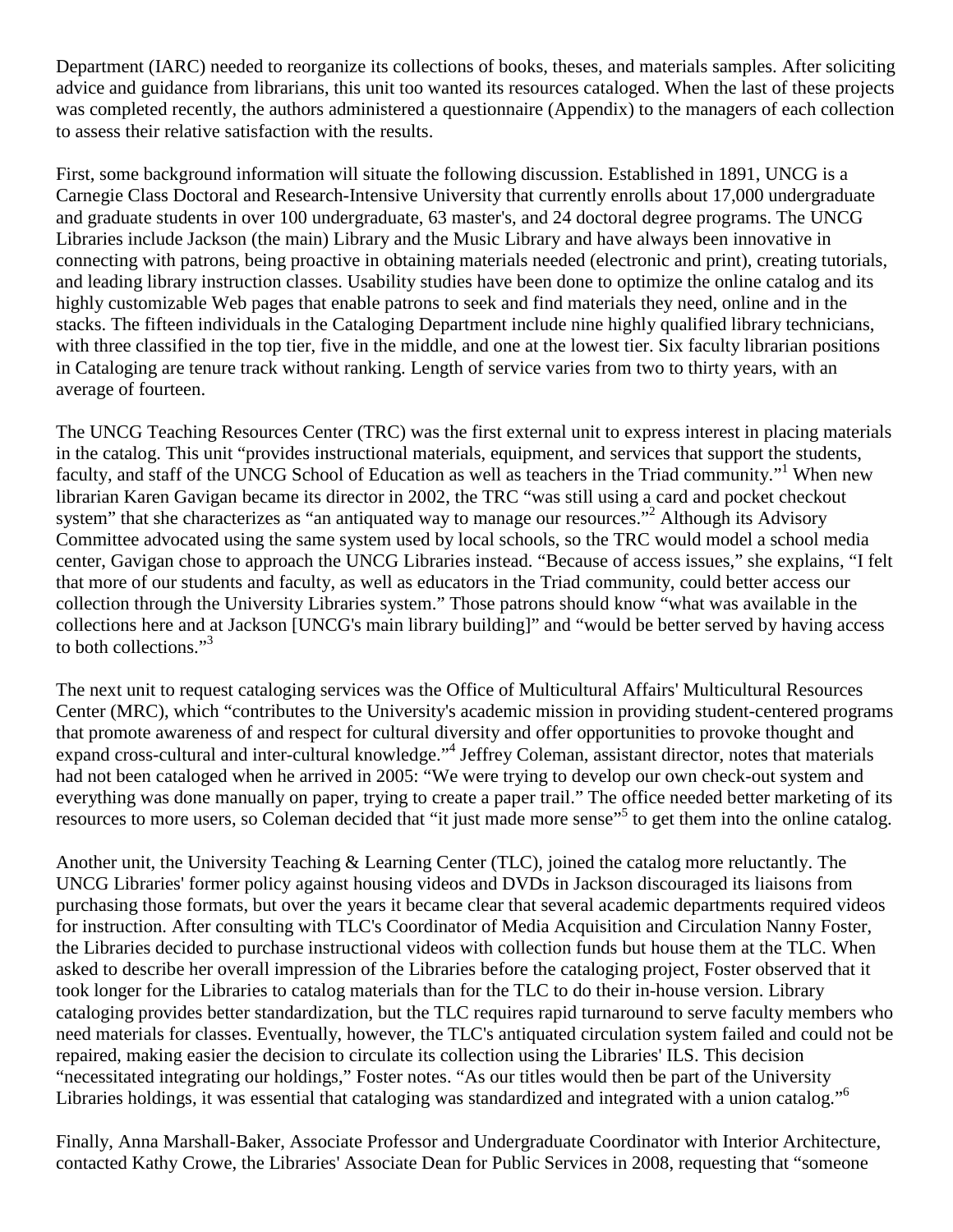from the library come to our building and give us some advice regarding a means to organize this material." The request was forwarded to Cataloging Department Head Mary Jane Conger. After meeting with Marshall-Baker to learn more about their collection, Conger wrote a proposal to include the Interior Architecture Library (IARC) as an affiliate library in the UNCG Libraries online catalog. The IARC had valuable materials that would enrich UNCG Libraries' collection as well as materials that could interest others on campus and in the wider community. A significant part of the collection was unique, with items such as "books on bamboo, e.g., as well as material samples of bamboo flooring, plyboo (plywood made of bamboo), bamboo fabric, etc."8 Marshall-Baker was concerned about the "significant number of print materials and material samples that are available to our students but were not organized in any way, making it difficult (impossible?!) for students to use the resources or for the resources to be helpful." She knew the materials could be useful to other patrons onand off-campus, but "there was absolutely no way for those potential patrons to even know these resources existed."<sup>9</sup>

For the IARC and other entities discussed here, the planning phase began as soon as the decision was made to add each unit's materials to the Libraries' online catalog. As head of Cataloging, Conger needed to determine the staff resources required to describe, analyze, classify, and add access points to the materials. In the case of TLC, UTLC, and MRC, planning included working closely with Information Technology Librarian Terry Brandsma, system administrator for the ILS (currently on SirsiDynix Symphony 3.2). Brandsma would determine policies and codes to add a new unit that would use both the cataloging and circulation systems (UTLC would also use the booking module).

The first unit to join the Libraries' catalog was the TRC. Betty Morrow, Cataloging Department Head at the time, quickly decided the department would be responsible for the cataloging even if TRC had more staff available. The UNCG Libraries have always taken pride in their online catalog with its high-quality Machine Readable Cataloging (MARC) records and customized holdings displays for optimal readability as shown in Figure 1 with example TRC records. Rather than have materials cataloged by non-catalogers in other units, staff members agreed to reassign some duties in order to absorb the new tasks. Gavigan suggested downloading catalog records from vendors as a relatively painless way to add the materials, but agreed after some discussions with catalogers that "it would be better for the TRC and the entire University Libraries collection if original [cataloging was done by a Jackson cataloger."](http://www.informaworld.com/ampp/image?path=/792303976/926162852/wccq_a_496311_o_f0001g.png)<sup>10</sup>

| Call Number                                                       | <b>Status</b>                     |                                   | Location                                                                                                                                             | Format                           |
|-------------------------------------------------------------------|-----------------------------------|-----------------------------------|------------------------------------------------------------------------------------------------------------------------------------------------------|----------------------------------|
| KIT-TWE c.1                                                       | Due: 12/22/2009                   |                                   | Teaching Resources Center -- Checked out                                                                                                             | Kit                              |
| Carson, CA. : Lakeshore, c2007.                                   |                                   |                                   | Spanish all about today activity center : [kit] nuestro día / [Lakeshore Learning Materials].                                                        |                                  |
| Call Number                                                       | <b>Status</b>                     |                                   | Location                                                                                                                                             | Format                           |
| KIT-SPA c.1                                                       | <b>Available</b>                  |                                   | Teaching Resources Center -- Stacks                                                                                                                  | Kit                              |
| KIT-HAN GR 1-2 c.1                                                |                                   | Available                         | Teaching Resources Center -- Stacks                                                                                                                  | Kit                              |
| Call Number                                                       |                                   | <b>Status</b>                     | Location                                                                                                                                             | Format                           |
|                                                                   |                                   |                                   |                                                                                                                                                      |                                  |
| KIT-HAN GR 3-4 c.1                                                |                                   | <b>Available</b>                  | Teaching Resources Center -- Stacks                                                                                                                  | Kit                              |
| KIT-HAN GR PREK-K c.1                                             |                                   | Available                         | Teaching Resources Center -- Stacks                                                                                                                  | Kit                              |
|                                                                   |                                   |                                   |                                                                                                                                                      |                                  |
| Glencoe/McGraw Hill, 2004.<br>Call Number<br>TEXT MATH GR 6-8 c.1 |                                   | <b>Status</b><br><b>Available</b> | Algebra 1. [Gr. 8-12] [kit] / [authors, Berchie Holliday  [et al.]. North Carolina ed. New York :<br>Location<br>Teaching Resources Center -- Stacks | Format<br><b>Textbook in TRC</b> |
| Call Number<br>KIT-HUN c.1                                        | <b>Status</b><br><b>Available</b> |                                   | Hundred penny pie [activity card]. [Fresno, Calif.] : AIMS Education Foundation, c2002.<br>Location<br>Teaching Resources Center -- Stacks           | Kit                              |
| KIT-HUN c.2                                                       | <b>Available</b>                  |                                   | Teaching Resources Center -- Stacks                                                                                                                  | Format<br>Kit                    |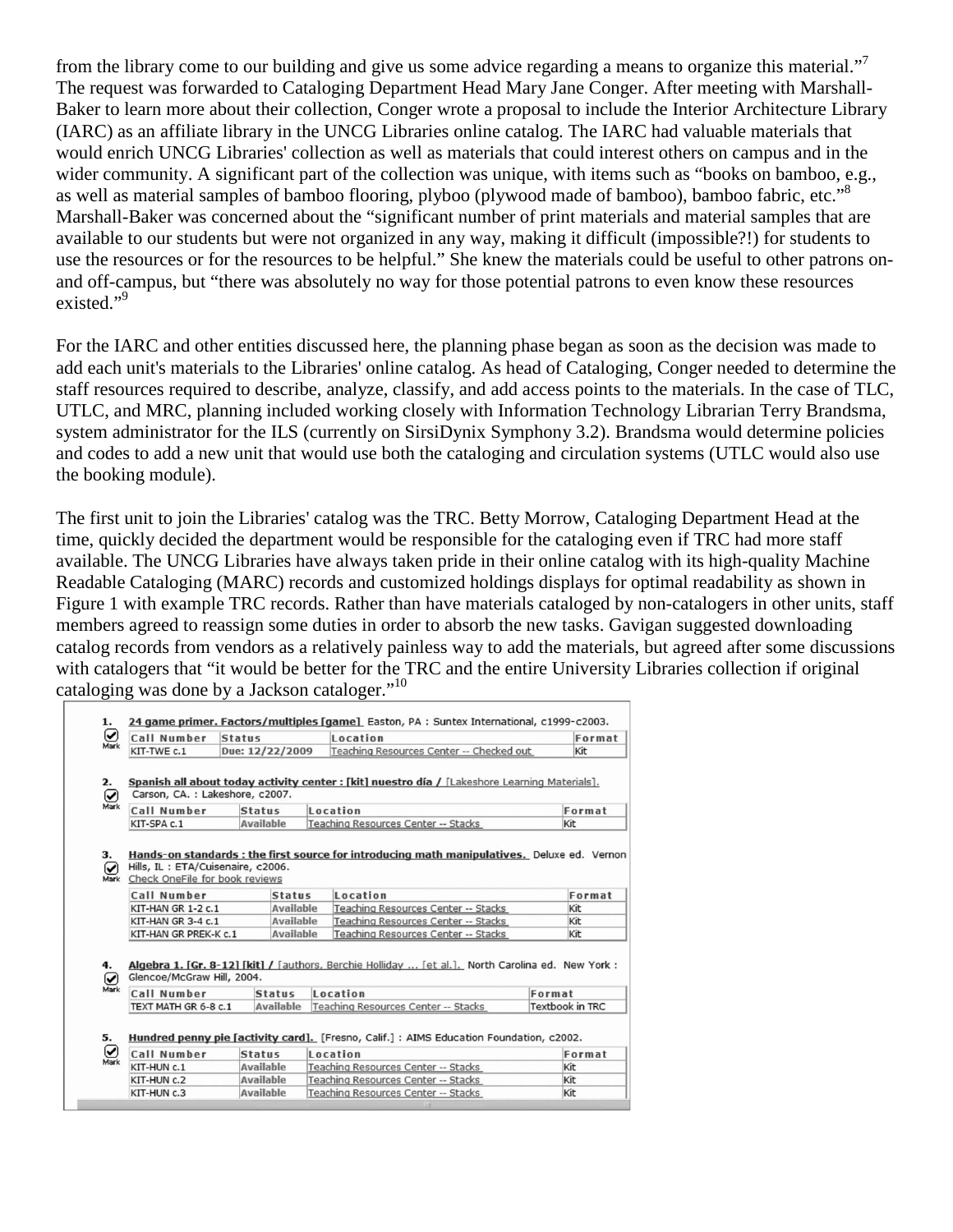### **FIGURE 1** Catalog Display Showing TRC Materials Examples.

Although UNCG Libraries use the Library of Congress Classification scheme, a Library Technical Assistant I (LTA I) in Cataloging had already learned the Dewey system to catalog children's materials for an earlier TRC project. Cindy Slater, the LTA I, was determined to upgrade her skills, expand her duties with the TRC, and absorb the cataloging of their additional materials into her regular work as a monographic and music cataloger. In recognition of her efforts, Slater's position was ultimately reclassified as LTA II—the department's first position at the higher level. In 2005, when the TRC could provide a Library and Information Science (LIS) student to work half-time on cataloging the remaining materials, Slater took on the supervision of the graduate student and the project. The Cataloging Department's Annual Report of 2005 shows that in six months, Slater and the LIS student cataloged 6669 TRC titles in a variety of formats, completing a backlog of older materials in time for the reaccreditation process at the School of Education (TRC's parent unit). Summing up the project, Gavigan describes the Cataloging Dept as "very helpful and … eager to work with the TRC to get our resources in the online catalog." $^{11}$ 

The Multicultural Resources Center's cataloging project was smaller in scale than the others. With no librarian in charge of the collection, discussions were more involved in describing how various choices about display, organization, and classification would affect the MRC library, but Coleman says the catalogers and Brandsma were "very receptive and gave good advice."<sup>12</sup> Clara Kelly, LTA I, took on the duties of primary cataloger and liaison for TRC. Coleman describes Kelly as "very accommodating," saying "anything I asked for, she could do it and make it faster and more efficient." Any problem or challenge that Coleman presented, Kelly quickly resolved, resulting in "better, more efficient use of our resources, better methods of storing them and getting them online. It's a better way to let the community know what we have."13 In this case, because MRC has such a wide range of formats, Kelly often enlisted the help of other catalogers in the Department, but the small size of the collection made it much easier to complete the backlog and keep current with their acquisitions. In 2005, the first year of the MRC project, 134 titles were cataloged. The MRC Web site (Figure 2) now includes a link to the Library and its catalog.

| <b>Multicultural Affairs HOME</b>                                                                                                                                        |                                                                                                                                                                                                                                                                                                                                          |
|--------------------------------------------------------------------------------------------------------------------------------------------------------------------------|------------------------------------------------------------------------------------------------------------------------------------------------------------------------------------------------------------------------------------------------------------------------------------------------------------------------------------------|
| About the Office<br>Mission & Staff<br>▶ Student Employment<br>Opportunities                                                                                             | Multicultural Resource Center<br>The Office of Multicultural Affairs<br>operates a unique space on campus in                                                                                                                                                                                                                             |
| <b>Education &amp; Training</b><br>▶ Kaleidoscope<br>Contemporary Issues<br>Forums<br>Student Diversity<br>Education<br>Stop the Hate<br>> Shades of Color<br>Conference | the Elliott University Center-the<br>Multicultural Resource Center, It's a<br>place to learn, a place to gather, a<br>place to explore-it's a place where<br>every member of UNCG's diverse<br>community can come to share<br>experiences and build on common                                                                            |
| <b>Student Advocacy &amp; Outreach</b><br>GLBT Community<br>Cultural Programming<br>Council<br>$\blacktriangleright$ LinkUp<br>Rites of Passage<br>Recognition & Awards  | ground. It creates an opportunity to<br>make meaningful cross-cultural<br>connections and fosters an<br>appreciation for the rich customs and traditions brought together by every individual who<br>steps through its doors. Located on the ground level of the EUC, the environment itself is                                          |
| <b>Programs &amp; Activities</b><br>Heritage Celebrations<br>MLK Commemoration<br>Human Rights Week<br>Empty Bowls                                                       | inviting and welcoming with lots of comfortable seating for studying and conversing. There<br>are computers for internet searching and email checking. There is an ever-expanding library of<br>cultural resources including books, videotapes, and a wide-ranging collection of magazines<br>with new issues arriving almost every day. |
| Multicultural Resource<br>Center<br>Library Resources<br>$Art$ Exhibits<br>Event Promo Opportunity                                                                       | Please note: some items require the Adobe Acrobat PDF Reader, which can be downloaded from the Adobe<br>web site.<br>Reserve the MRC for your own special event (PDF)<br>The Multicultural Resource Center is available Monday and Tuesday from 4:00 pm to 7:00 pm                                                                       |
|                                                                                                                                                                          | and Wednesday and Thursday from 4:00 pm to 9:00 pm to the UNCG community for special<br>multicultural events and gatherings.                                                                                                                                                                                                             |

**FIGURE 2** MRC Home Page with Link to Library (lower left).

After their antiquated circulation system died in 2006, UTLC was the next unit to incorporate their operation into the Libraries' ILS, and was especially interested in its SirsiDynix booking module. Over 12,000 circulation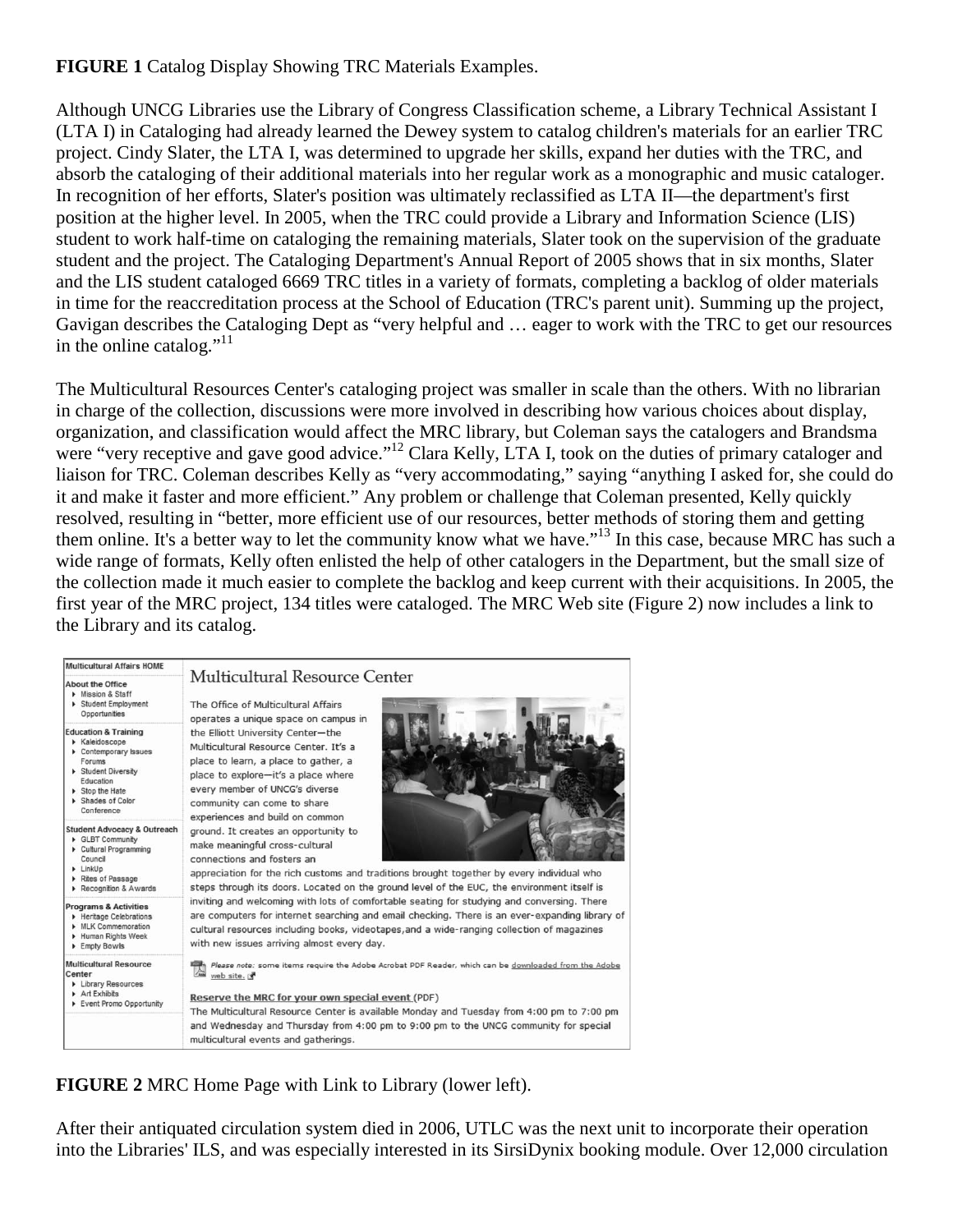records in their old system—most with only a title and call number—were mapped to MARC and loaded into the online catalog. Figure 3 is an example of a brief record from the migration. Again, decisions concerning policies and displays necessitated negotiations with the Head of Cataloging and the Systems Administrator, during which Foster "appreciated the staff's willingness to listen to our concerns and develop strategies for best meeting our needs."<sup>14</sup>

| Rec Type                              |         | <b>Bib Lvl</b>                                                          | m      | <b>TypeCtrl</b> |   | Enc_Lvl                                                                                       | n    |
|---------------------------------------|---------|-------------------------------------------------------------------------|--------|-----------------|---|-----------------------------------------------------------------------------------------------|------|
| Desc                                  |         | Entrd                                                                   | 060628 | Dat Tp          | n | Date1                                                                                         | uuuu |
| Date2                                 |         | Ctry                                                                    | XX     | Time            | Ш | Audience                                                                                      |      |
| Accomp                                |         | GovtPub                                                                 | u      | ConfPub         |   | <b>Type Mat</b>                                                                               | v    |
| Tech                                  | u       | Lang                                                                    | eng    | Mod Rec         |   | <b>Source</b>                                                                                 | d    |
| 040<br>099<br>00<br>245<br>910<br>948 | VH11680 | NcGU beng cAlHySC<br>FOR LOVE OR MONEY.<br>UTLC migration<br>06/28/2006 |        |                 |   |                                                                                               |      |
|                                       |         |                                                                         |        |                 |   | VH11680 wALPHANUM iVH11680 u06/28/2006 n22 rY tAV-VIDEO ISTACKS mUTLC xAV 211202403 3LRC 4VHS |      |

**FIGURE 3** Example of Brief Record from UTLC Migration.

While most titles in TRC and MRC were monographs, the UTLC materials were all either VHS or DVD videos. Cataloging had just lost a LTA I to retirement, so Conger decided to persevere and take the time to seek an upgrade of the position to LTA II. The upgrade was approved later that year. After an experienced LTA I cataloger moved into the upgraded, redefined LTA II position, UTLC materials were soon being cataloged much faster than before, which Foster noticed: "Staff members have been efficient, and there has been quicker turnaround time than anticipated."<sup>15</sup> Based on the model that worked for the TRC project, a LIS student was hired half time with UTLC funds to begin upgrading the brief, temporary records. Conger established routines to catalog the materials, helped with problem areas, and supervised the graduate student in cataloging 1,700 VHS and 560 DVD videos—many of which needed extensive authority and subject heading work—within the year. The example in Figure 4 is of a fully cataloged UTLC record.

| Title:              |                                                                                                                    | The end of an era [videorecording]. |                                                                                                                                                              |                                   |  |  |
|---------------------|--------------------------------------------------------------------------------------------------------------------|-------------------------------------|--------------------------------------------------------------------------------------------------------------------------------------------------------------|-----------------------------------|--|--|
| <b>Added Title:</b> | Revolutionary.<br>Revoliutsioner.<br>For luck.<br>Za schast'em/K schast'iu.<br>Behind the screen<br>Kulisy ekrana. |                                     |                                                                                                                                                              |                                   |  |  |
| <b>Holdings:</b>    | Call<br>Number                                                                                                     |                                     | Status Location                                                                                                                                              | Format                            |  |  |
|                     | VH8655 c.1                                                                                                         | (Policies)                          | Available University Teaching & Learning Center --<br>UTLC Circulation Desk<br>(Circulation limited to UNCG faculty, Inhouse<br>use available for students.) | Videotape-Instructional<br>(UTLC) |  |  |
| <b>IMDb:</b>        | Internet Movie Database Link                                                                                       |                                     |                                                                                                                                                              |                                   |  |  |
| <b>Publisher:</b>   |                                                                                                                    |                                     | [New York]: Released by Milestone Film & Video, 1992.                                                                                                        |                                   |  |  |
| <b>Description:</b> | 1 videocassette (91 min.) : si., b&w ; 1/2 in.                                                                     |                                     |                                                                                                                                                              |                                   |  |  |
| Series:             | Early Russian cinema; v. 10                                                                                        |                                     |                                                                                                                                                              |                                   |  |  |
| Notes:              | Silent film.<br>VHS.                                                                                               |                                     | One of a ten volume video anthology from Gosfilmofond, Milestone Film & Video and the<br>British Film Institute, produced by Erich Sargeant.                 |                                   |  |  |
| Contents:           | screen = Kulisy ekrana.                                                                                            |                                     | The revolutionary = Revoliutsioner -- For luck = Za schast'em/K schast'iu -- Behind the                                                                      |                                   |  |  |
| <b>Credits:</b>     | $\lambda$                                                                                                          |                                     | Director, Evgenii Bauer ; screenplay, Ivan Perestiani ; production company, Khanzhonkov                                                                      |                                   |  |  |

**FIGURE 4** Example of Fully Cataloged UTLC Record (partial display).

The IARC was the most recent unit to request cataloging for its materials. When planning was complete and catalogers started work on that project in summer 2008, the book collection had grown from the original 300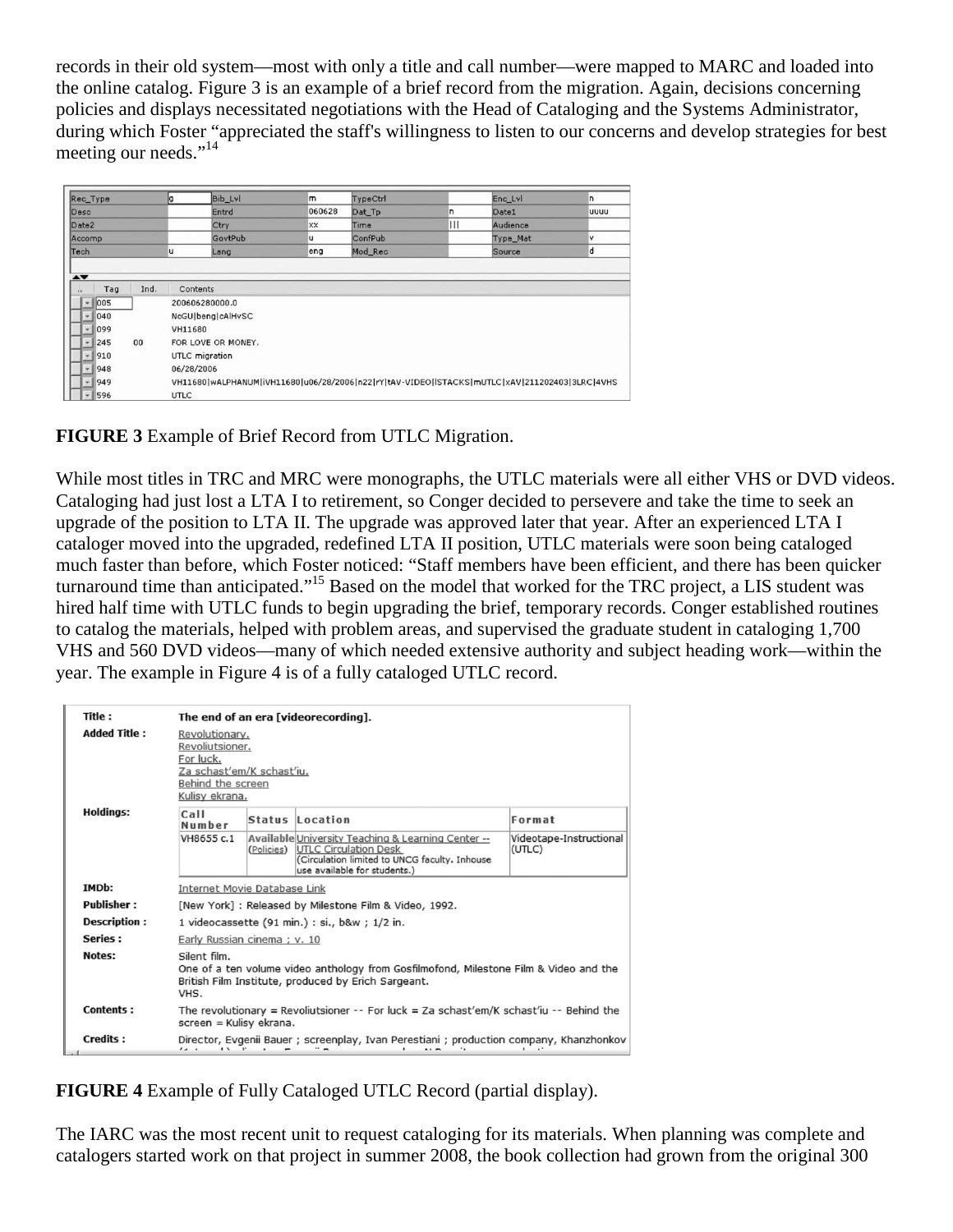titles to over 1,000. Because most permanent staff were fully occupied with their usual responsibilities at the time, it had been made clear to IARC during negotiations that cataloging of their materials would have to assume a lower priority. Knowing her catalogers to be busy, Conger asked for volunteers to catalog the first group of monographs and periodicals on site at the IARC library; two LTA staff members expressed interest. By summer's end they had cataloged the majority of titles with decent cataloging copy, all the current periodicals, and most of the serials. With the start of the fall semester, a LIS intern and the new Diversity Resident began work on the more problematic monographs. Both were new to cataloging, and both found that the experience of describing the books and assigning call numbers and subject headings reinforced their interest in a cataloging career.

In the spring of 2009, permanent staff kept up with the IARC's new monographs and serials while the intern worked on sample books and theses. At the same time, Conger was developing procedures for cataloging samples (Figures 5 and 6 show a sample with its corresponding record.) and undergraduate theses, as well as cataloging the more challenging monographs. Two LIS practicum students joined the project in summer 2009. One concentrated on cataloging the undergraduate theses, the other on the samples, and both worked on writing a manual covering the new procedures. When asked to describe her experience with library staff, Marshall-Baker replies: "They are amazing! Mary Jane and all the various 'helpers' she has enlisted have been enthusiastic and interested in our collection of materials. They've been proactive and inspired us to make our library a more scholarly and studious environment."<sup>16</sup>



**FIGURE 5** Wood Furniture Samples Cataloged for IARC.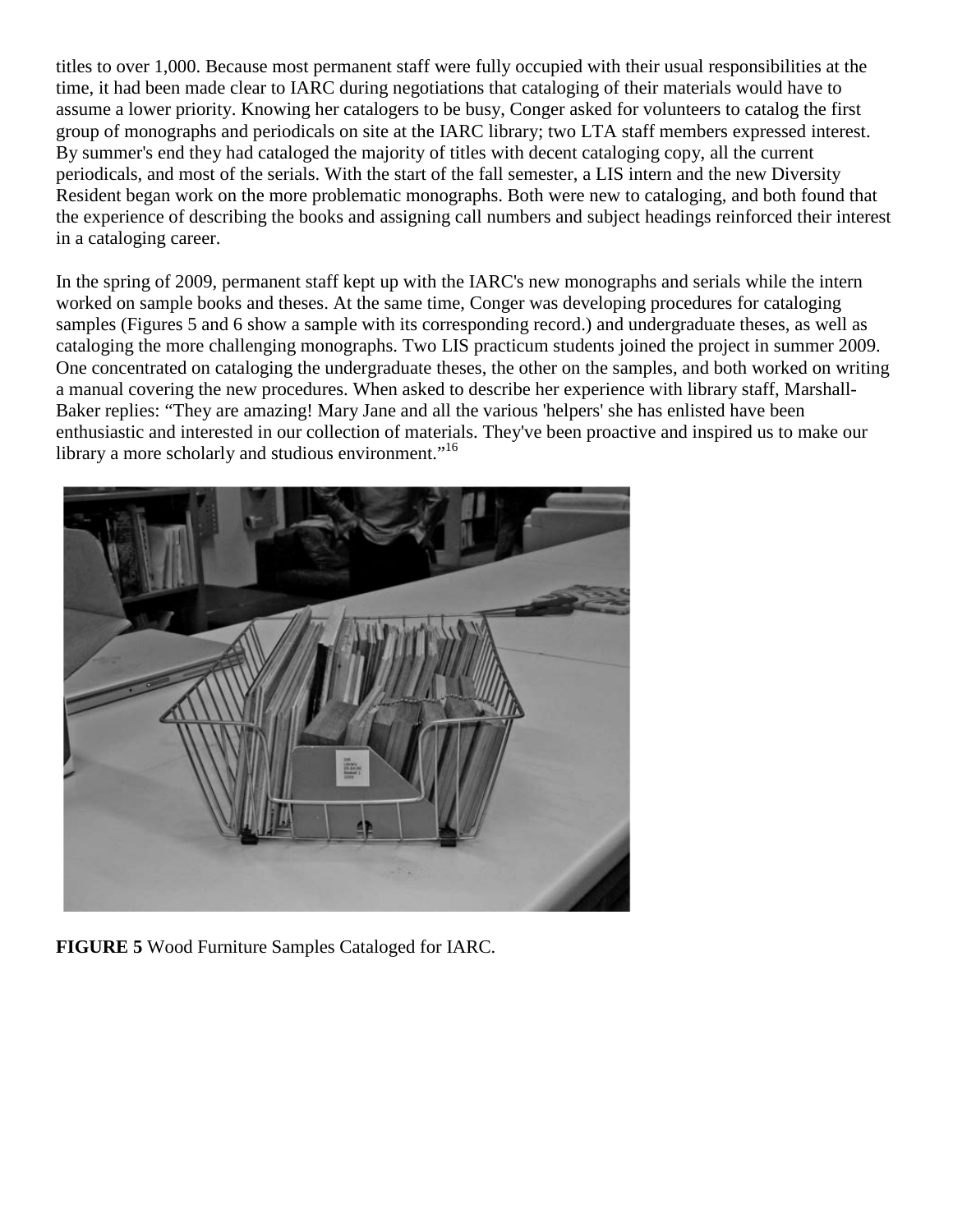| Title:                 | [Wood furniture samples]                                                                                                           |                                                                                                                                                                                   |                  |
|------------------------|------------------------------------------------------------------------------------------------------------------------------------|-----------------------------------------------------------------------------------------------------------------------------------------------------------------------------------|------------------|
| Holdings:              | Call Number<br>12.51.16-16 WO<br>2009 c.1                                                                                          | Status Location<br>Available Affiliate Library -- Interior Arch. Library -- 305<br>Gatewood Studio Arts Bldg.                                                                     | Format<br>Sample |
| <b>INTERNET Link:</b>  | Product site for HBF<br>Product site for Knoll<br>Available online.<br>Product site for Kirei<br>Product site for Kerfkore Company |                                                                                                                                                                                   |                  |
|                        | Subject Headings: Wood products--Samples.<br>Furniture making--Samples.<br>Veneers and veneering--Samples.                         |                                                                                                                                                                                   |                  |
| <b>Description:</b>    | 1 plastic tray : samples ; 38 x 28 cm.                                                                                             |                                                                                                                                                                                   |                  |
| Notes:                 | Sizes of samples vary by manufacturer.<br>Company interior products                                                                | CONTENTS: HBF special finish -- Knoll techwood -- Knoll natural veneers -- Horizontal-<br>carbonized / Greenwood Products -- Educational wood products -- Kirei Board -- Kerfkore |                  |
| <b>Corporate Name:</b> | Hickory Business Furniture.<br>Knoll (Firm).                                                                                       |                                                                                                                                                                                   |                  |

**FIGURE 6** Wood Furniture Samples—Catalog Record Display.

In addition to those already discussed, another survey question asks these units if cataloging their materials affected their observed usage levels. The MRC reports a definite increase in the number of people coming into the Center and checking out its resources. The UTLC finds that "because titles are listed centrally, a greater percentage of the campus has access to the catalog and is aware of our holdings."17 Many patrons who had not known the UTLC existed are now using its materials; and the increase in access points means that patrons and staff alike are able to discover more desired materials. The TRC responds that:

Circulation has grown significantly every year thanks to the availability of our records online … [pre-cataloging circulation data is unavailable] but from the year 2005 to 2006 [the year the collection went online], our circulation increased by 75%. … The exponential jump in circulation is the result of students, faculty, staff and educators in the community having a better awareness of our resources, thanks to the online catalog.<sup>1</sup>

IARC also indicates that their presence in the catalog has definitely improved access to their resources: "Students also check out the cataloged books and periodicals because they can actually SEE what we have … the organization portrays a sense of significance about the materials."<sup>19</sup>

When asked, "If you had the decision to make again, would you request that the Libraries include your materials in the online catalog,"20 all units answer affirmatively. Gavigan of TRC says: "Absolutely! I can't imagine operating this collection of over 20,000 items without the use of the online catalog."<sup>21</sup> Not only are the units highly satisfied customers of the Cataloging Department's product, but staff, interns, and practicum students who did the work also express satisfaction. Asked about which accomplishment in the year they were most proud, two cataloging staffers choose "making order out of chaos in the IARC Library." Those working with other units in previous years describe feeling rewarded when seeing those materials become available to students, faculty, and the wider community through WorldCat. The practicum students, who worked almost exclusively with IARC Library materials, write about enjoying both the practicum experience and the Department's work environment. Their knowledge of and comfort level with cataloging have increased along with the realization of how much more there is to learn. "Although cataloging is meticulous work," one student says, "I have become much more interested in pursuing a career in cataloging and technical services";<sup>22</sup> another would "encourage any LIS student to spend time actually doing some cataloging."<sup>23</sup>

In retrospect, several key factors can be identified in the Department's successful incorporation of four external units' materials into the catalog. All concerned played a role in enabling Department staff to take on new cataloging duties in unfamiliar formats:

#### **Department Head's Role**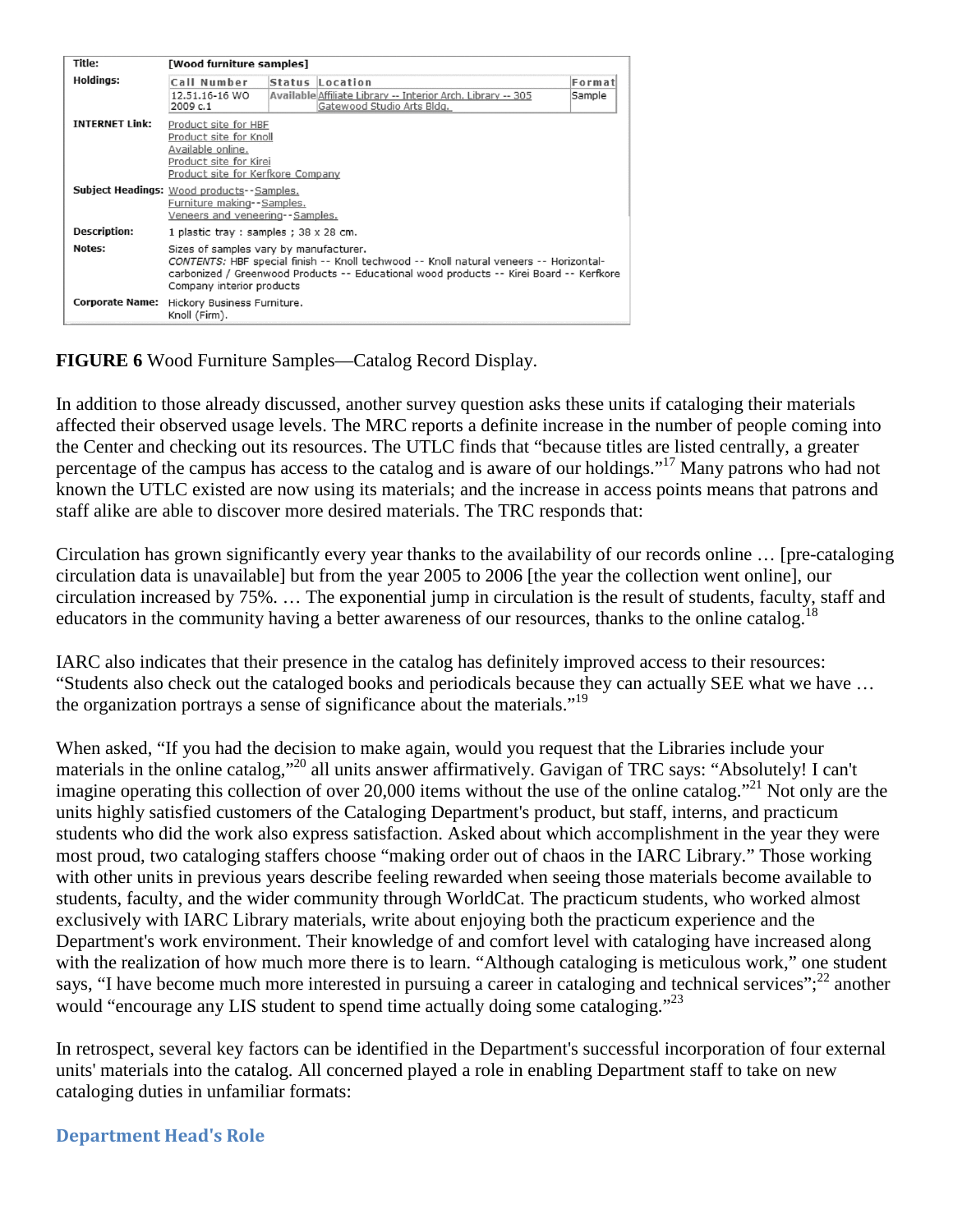- Providing staff members with additional training as needed
- Updating job descriptions to reflect new duties being performed
- Closely monitoring initial activities for each project to ensure procedures are streamlined without compromising cataloging standards
- Expressing belief that cataloging staff would rise to the challenge and benefit from the experience
- Celebrating staff accomplishments as a group and as individuals

### **Catalogers' Roles**

- Showing a can-do attitude
- Volunteering for added tasks
- Learning new formats and skills

## **Administration's Roles (in this case the Dean of Libraries and the Assistant Dean for Collections and Technical Services)**

• Supporting the Cataloging Department in taking on new roles

## **External Units' Roles**

- Staying flexible and open to discussion or compromise
- Thanking Cataloging Department and its individual staff members enthusiastically
- Funding student assistants, from their budgets, to work in Cataloging on the projects

To stay relevant to patrons, Cataloging Departments everywhere must plan strategically for ever-changing projects and encourage staff to adapt in new directions. Within their institution, the UNCG Libraries have earned respect and a reputation for bringing a can-do response to requests. Instead of saying they did not have the staff, would not catalog materials not purchased by the library, or could not catalog new formats and types of materials, the Department Head and staff asked, "How can we make this happen?" The questionnaire responses reveal that the various units were very satisfied with interactions with the Department, enjoyed working with its staff, and—most importantly—found their materials being heavily used after appearing in the catalog. The Department Head maximized efficiencies by analyzing workloads, allocating more routine copy cataloging to student assistants, and arranging for intern and practicum graduate students to train for and work on the special projects. Figure 7 summarizes materials cataloged (types and quantities) and staffing requirements for the projects discussed. It also helped that two of the units were willing to hire student assistants from their budgets to work in Cataloging. Finally, Department personnel enjoyed the increased variety of cataloging in their daily work. Some may proclaim the catalog is outdated and not used, but the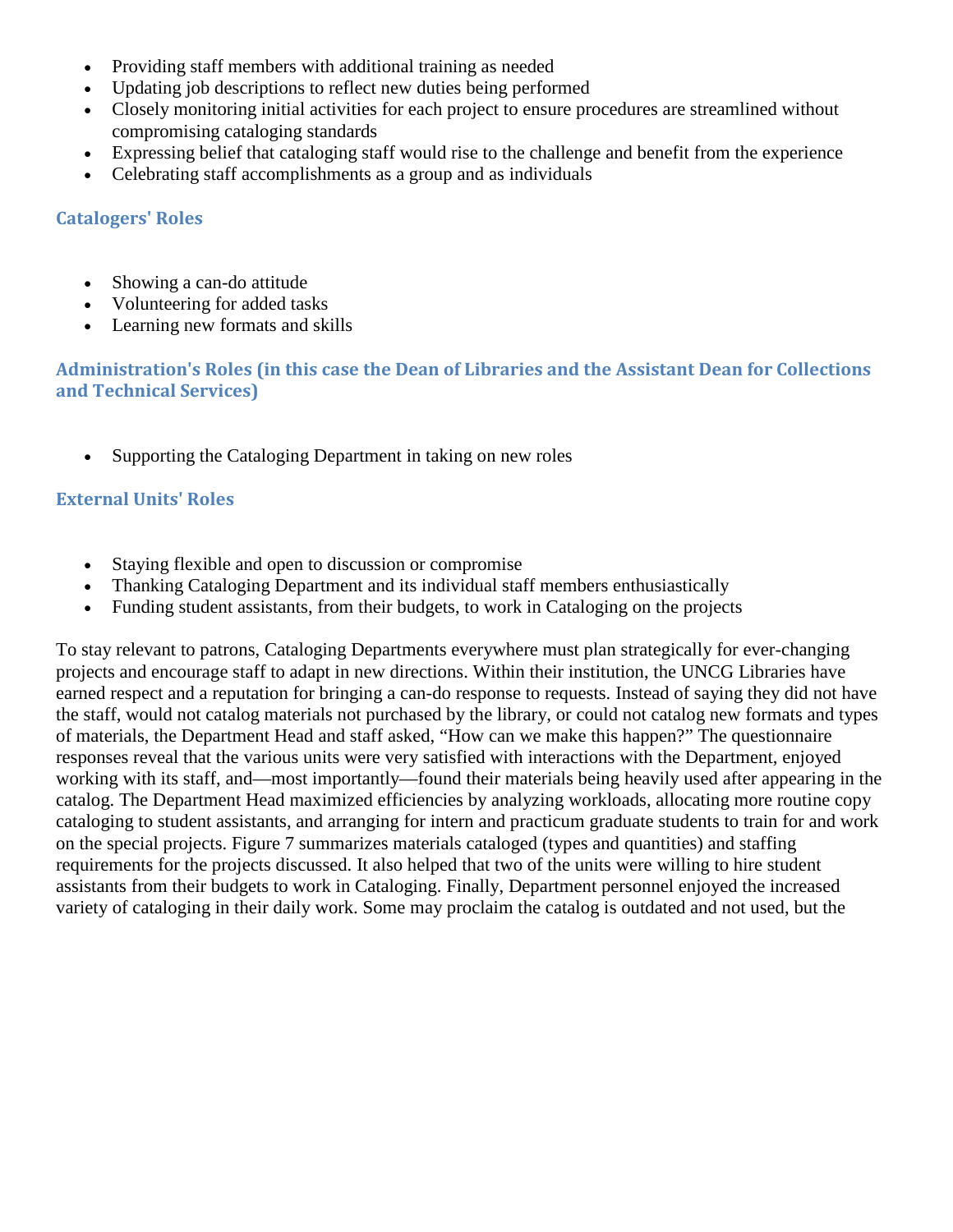| <b>External</b><br>Unit | <b>Formats Cataloged</b> | <b>Total</b><br><b>Titles</b> | <b>Total</b><br>Copies | Unit<br>Manager        | Libraries staff required                                                                       |
|-------------------------|--------------------------|-------------------------------|------------------------|------------------------|------------------------------------------------------------------------------------------------|
| <b>MRC</b>              | <b>All Formats Total</b> | 434                           | 505                    | Assistant<br>Director  | <b>Library Technical</b><br><b>Assistant I</b>                                                 |
|                         | <b>MONOGRAPHS</b>        | 278                           | 306                    |                        |                                                                                                |
|                         | <b>SERIAL</b>            | 38                            | 45                     |                        |                                                                                                |
|                         | <b>VISUAL MATERIALS</b>  | 118                           | 154                    |                        |                                                                                                |
| <b>TRC</b>              | <b>All Formats Total</b> | 18,474                        | 20,889                 | Librarian              | <b>Library Technical</b><br><b>Assistant II; Graduate</b><br>Assistant, one year part-<br>time |
|                         | <b>EQUIPMENT</b>         | 56                            | 56                     |                        |                                                                                                |
|                         | <b>MANUSCRIPTS</b>       | 20                            | 30                     |                        |                                                                                                |
|                         | <b>MAP</b>               | 9                             | 13                     |                        |                                                                                                |
|                         | <b>MONOGRAPHS</b>        | 17,621                        | 19,813                 |                        |                                                                                                |
|                         | <b>COMPUTER FILES</b>    | 39                            | 39                     |                        |                                                                                                |
|                         | <b>MUSIC</b>             | 158                           | 167                    |                        |                                                                                                |
|                         | <b>SERIAL</b>            | 23                            | 25                     |                        |                                                                                                |
|                         | <b>VISUAL MATERIALS</b>  | 548                           | 746                    |                        |                                                                                                |
| <b>UTLC</b>             | <b>All Formats Total</b> | 14,234                        | 19,031                 | Librarian              | <b>Library Technical</b><br><b>Assistant II; Graduate</b>                                      |
|                         |                          |                               |                        |                        | Assistant, one year part-<br>time                                                              |
|                         | <b>EQUIPMENT</b>         | 289                           | 2,661                  |                        |                                                                                                |
|                         | <b>MANUSCRIPTS</b>       | 1                             | 1                      |                        |                                                                                                |
|                         | <b>MONOGRAPHS</b>        | 47                            | 54                     |                        |                                                                                                |
|                         | <b>VISUAL MATERIALS</b>  | 13,897                        | 16,315                 |                        |                                                                                                |
| <b>IARC</b>             | <b>All Formats Total</b> | 1286                          | 1433                   | Associate<br>Professor | <b>Cataloging Practicum</b><br>Students; Dept. Head;<br>various LTA I staff                    |
|                         | <b>MANUSCRIPTS</b>       | 57                            | 60                     |                        |                                                                                                |
|                         | MONOGRAPHS*              | 1,130                         | 1,218                  |                        |                                                                                                |
|                         | <b>SERIAL</b>            | 80                            | 136                    |                        |                                                                                                |
|                         | <b>VISUAL MATERIALS</b>  | 19                            | 19                     |                        |                                                                                                |
|                         |                          |                               |                        |                        |                                                                                                |

administrators and users of these four non-library departments would heartily disagree!

\*Includes samples and undergraduate theses

**FIGURE 7** Statistics and Personnel for External Unit Cataloging Projects.

## **PART II**

Even as the Cataloging Department was expanding services and reaching out to enfold academic departments in the library catalog, it was also finding a timely, new outlet for its catalogers' organization and classification abilities. Timely because, like other institutions across the country, the Libraries saw their funding for new materials slowing to a trickle during spring and summer 2009. Far from leaving staffers idle, however, this decrease in new book cataloging allowed the department to shift focus to cataloging the materials outside the Libraries and also to populating a new platform for discovery and access of digital materials.

UNCG Libraries' Electronic Resources and Information Technology (ERIT) team recently created a new, consortial, institutional repository (IR), the North Carolina Digital Online Collection of Knowledge and Scholarship (NC DOCKS). This digital repository, conceived as "a cooperative effort to make the scholarly output of the University of North Carolina System more available to the world,"24 represents a partnership among five of the seventeen UNC campuses: UNC Greensboro, Appalachian State University, Eastern Carolina University, UNC Pembroke, and UNC Wilmington. Full-text journal articles, audio recordings, doctoral dissertations, and master's theses are among the materials included. NC DOCKS (Figure 8 is an example of the home page for NC DOCKS complies with Open Access Initiative (OAI) guidelines for metadata harvesting and is indexed by Google to enable free, world-wide access for scholars and researchers.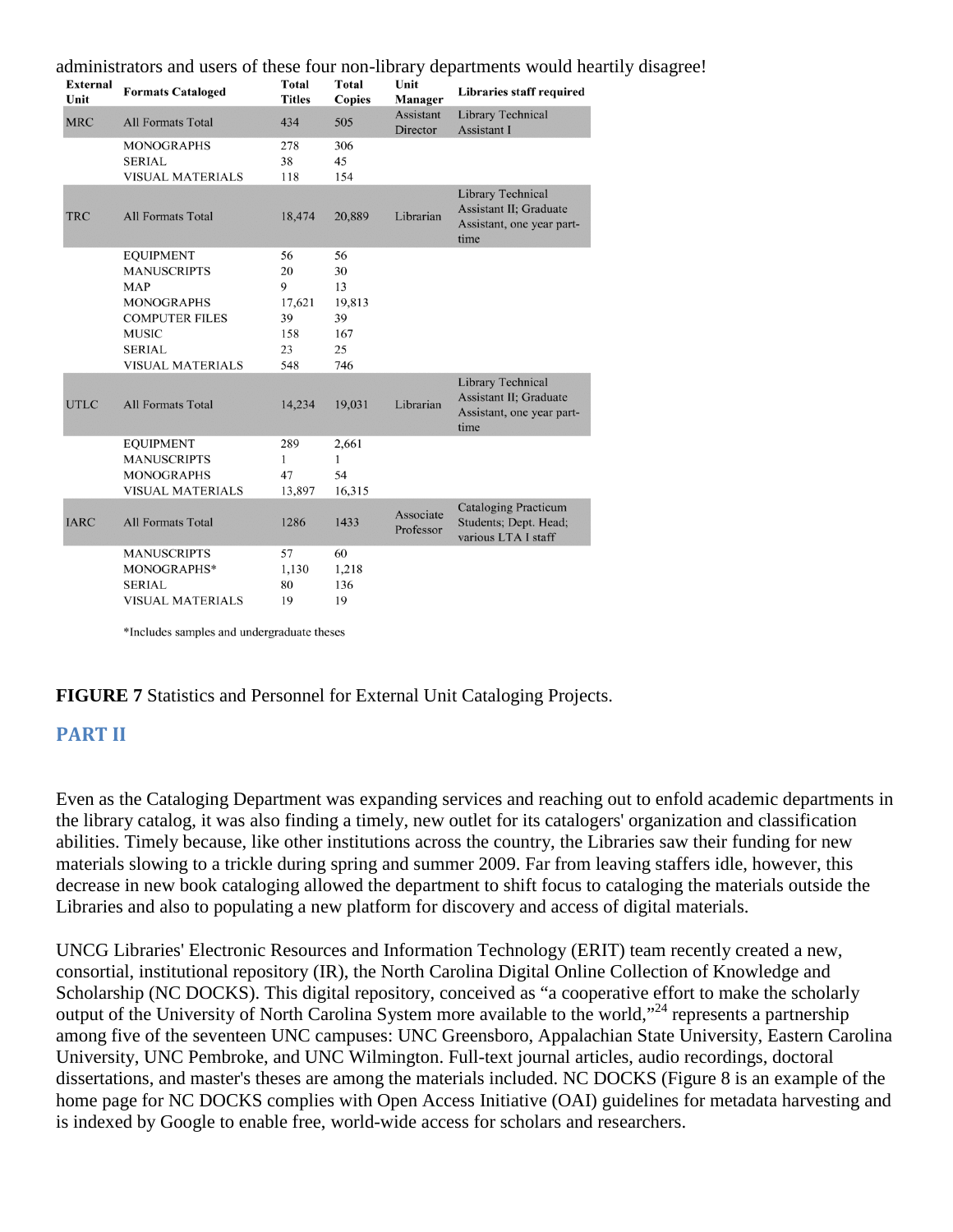

## **FIGURE 8** NC DOCKS IR Home Page.

The technical services departments joined the Libraries' effort to develop policies and procedures for populating this new resource. An interdepartmental IR Workflows Task Force was appointed to design workflows for acquiring, scanning, reformatting, and uploading faculty articles to the IR. Members from Administration included the Collections and Scholarly Resources Coordinator and the Assistant Dean for Collections and Technical Services. Cataloging contributed its Department Head and the (newly repurposed and renamed) Electronic Resources and Metadata (ERM) Cataloger; Acquisitions sent its Department Head and the Binding and Digital Preservation Associate; and Preservation Services offered its Manager.

The Task Force came together for four productive meetings between August 2008 and February 2009. Members established procedures for soliciting faculty submissions and for determining and complying with the associated publishing rights and requirements, which require detailed attention because of their complexity and variation. Some publishers, for example, will allow authors to re-post articles exactly as they appeared in the journal, but many will not. Some allow re-posting but impose restrictions such as requiring inclusion of a prescribed disclaimer statement or a link to the publisher's version. Finally, a few publishers still forbid any re-use whatsoever. In order to comply with publisher policies as well as the Libraries' own evolving standards, it was necessary first for the ERM Cataloger to research current practice for reformatting articles at other institutional repositories so that policies, standards, and procedures could be established. Varying amounts of reformatting become necessary when publisher agreements preclude the use of the published version and/or faculty no longer have a copy of the final version submitted (as is often the case). The library then must modify a published PDF version or create a scan from hard copy. Retyping the entire article is obviously impractical, so Optical Character Recognition (OCR) software is used to convert scanned articles to text. Staff then reformat them using Word and convert them back to PDF. Detailed proofreading is necessary to catch the inevitable OCR translation errors. Charts, images, and equations all pose special challenges: equations often must be reproduced manually or as a picture; charts, graphs, and other images may be copyrighted (by the publisher or a primary source), meaning the proofreader must decide on a case-by-case basis whether to include or omit them.

Other concerns addressed in designing the reformatting process included requirements that IR articles should be full-text searchable by Google when possible, should link back to the author's IR profile, and should conform to a consistent "look." Search engines can "see" full text in PDF only if born digital—articles scanned from hard copy must be run through OCR to make this possible. For cases when a publisher allows re-posting of a published, not born-digital PDF, the decision was made to perform OCR on just the first page so that the abstract, keywords, and so on are visible to Google et al. Because of this visibility—and resulting probability that articles would be accessed directly from Web search, not through the IR—the team decided to add hyperlinks from each front-page byline to the author's IR profile. Finally, standards were developed to provide a uniform appearance both for the faculty profiles and the articles themselves.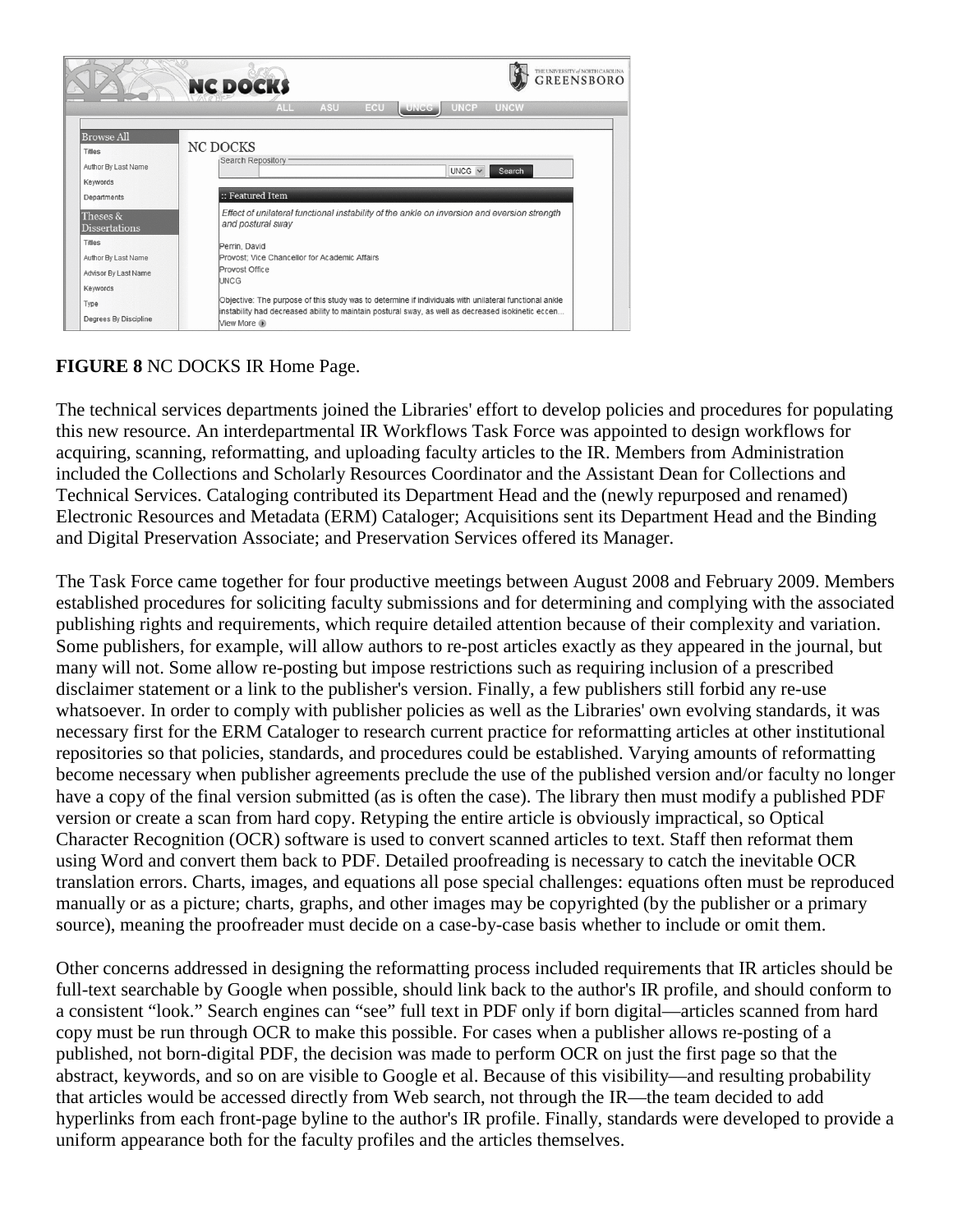To implement these decisions, the task force needed to identify and purchase tools that could efficiently scan and reformat IR-bound documents and also to identify and recruit staff members with the time, ability, and interest in learning these tasks. Essential tools were acquired as funds came available and included a new scanner, OmniPage OCR and Adobe Acrobat Pro softwares, and new or upgraded PCs with dual monitors for designated work stations. When the incoming book stream declined in spring 2009, several members of cataloging and acquisitions staffs had time available to volunteer for new tasks.

With policy decisions made, tools purchased, and procedures established, production could begin in earnest. The Scholarly Communications Librarian formally presented the IR to faculty, began soliciting their contributions, and watched articles rolling in. Before long, hundreds of documents were in the pipeline being checked for rights, reformatted, and uploaded. It was time for the Task Force to transform itself into the NC DOCKS Content Processing Team. The Assistant Dean for Collections and Technical Services appointed members of the previous task force along with others who had indicated interest in the project. With processes and procedures in place, the new team needed fewer managers and more workers. Three support staffers were added for a total of six, with one professional librarian instead of the previous five. That librarian, the ERM Cataloger, assumed leadership of the new team, coordinating its efforts while continuing to solidify and document workflows and procedures. As of October 2009, 786 articles from 130 UNCG faculty members had been processed into the NC DOCKS repository.

Faculty contributions, however, are only one component of NC DOCKS content. The other component is the electronic theses and dissertations (ETDs) produced by UNCG doctoral and masters' graduates at the rate of approximately 300 per year. These documents have been submitted electronically at UNCG since 2006 and were stored temporarily on a library Web page server. With the NC DOCKS database completed, the ETD collection presented another set of challenges and tasks for cataloging personnel. First, the existing ETDs were copied from the Web page to the IR while creating an author profile and completing metadata fields for each. The very efficient E-Resources Cataloging LTA I was able to accomplish this with little delay.

Next, these ETDs needed to be cataloged. Unlike faculty articles, which are almost always indexed in academic journal databases, theses and dissertations (paper and electronic) have always received complete cataloging at UNCG to make them accessible via OCLC and the Libraries' catalog. With ETDs now being described in NC DOCKS, to create original bibliographic records from scratch as previously done would mean, in essence, cataloging them twice. To avoid such duplication of effort, the IR programmers had agreed to create a metadata export tool that would generate for each ETD a MARCXML record, which then would be converted via MarcEdit (an open-source software) into a MARC catalog record. In anticipation of this tool, the cataloging department had put ETD cataloging on hold, assuming that their availability through NC DOCKS would provide sufficient access until they could be cataloged via this metadata conversion. Partly with ETDs in mind, the IR was built to allow application of subject headings from several major controlled vocabularies including Library of Congress (LC)—but with cataloging delayed, there was no imminent need to do subject analysis for this group of ETDs.

The ERM Cataloger worked with the Libraries' programmers to develop crosswalks mapping the IR's Dublin Core metadata to MARCXML, and the export tool was completed in spring 2009. After a period of testing and troubleshooting, which required further collaboration between catalogers and programmers, it was ready to roll. The ERM Cataloger and LTA I worked out the procedure by which the IR's ETD metadata could finally be transformed into bibliographic records for the Libraries' catalog and for OCLC WorldCat. The procedure required applying LC subject headings to the IR records before their conversion. By this time, however, three graduations had occurred and a backlog had accumulated. The department now had an entire year's worth of ETDs and May was fast approaching, bringing the year's largest batch of graduates. What to do?

At UNCG, the Libraries are fortunate in having close ties with the university's School of Library and Information Studies (LIS) and thus, ready access to a group of student librarians eager for real-world experience. Cataloging is one of several Libraries departments with internships available for this purpose. While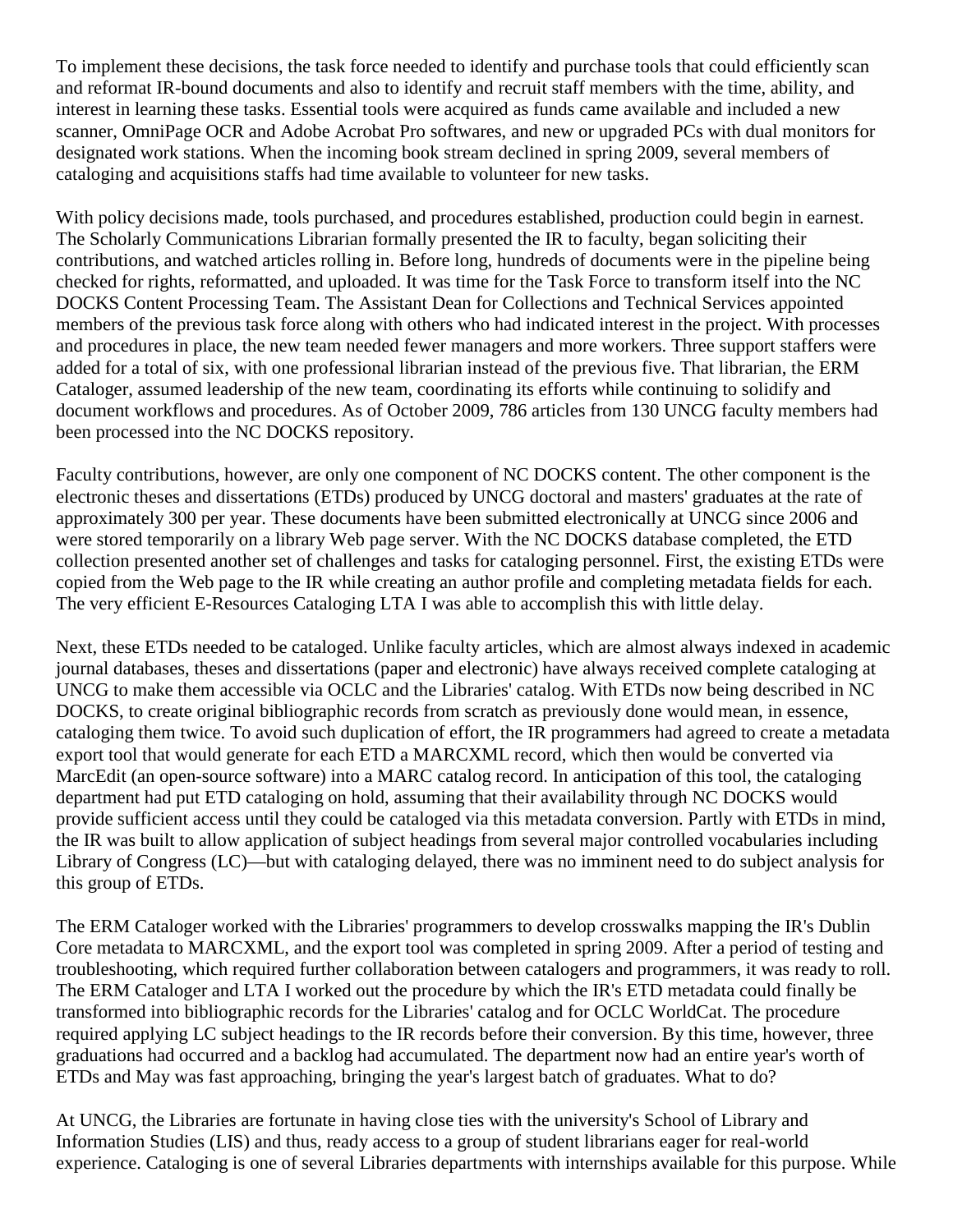the creation of catalog records was now semi-automated and reasonably efficient, subject analysis (as always) required the detailed attention of a professional or graduate student cataloger. Once the MARCXML tool and its procedures were complete, the ERM Cataloger trained a LIS graduate student intern to apply LC subject heading and with the intern's assistance, the E-Resource cataloging team has substantially reduced the backlog in subject analysis for ETD cataloging.

# **CONCLUSION**

As described, joining the NC DOCKS team effort provided the Libraries' Cataloging and Acquisitions Departments with an interesting set of challenges as well as a new outlet for skill sets whose traditional activities were experiencing a slowdown. Concurrently, incoming requests for the cataloging of materials outside the Libraries provided the Departments with new sources and types of resources needing those traditional activities. When funding pressures temporarily slowed the new-book stream to a trickle and the emphasis on e-resources continued its increase, Cataloging and Acquisitions managers took advantage of these opportunities to repurpose and redirect their staffers' detail-oriented, analytical, and descriptive abilities.

Thanks to these very different projects that all involved re-purposing technical services staff and skills, a wider variety of people are now aware of the UNCG Libraries' physical and electronic resources. Cataloging and Acquisitions Departments have demonstrated that they are flexible and responsive to the changing needs of today's information environment. Finally, rising to these challenges has afforded their members the satisfaction of learning new skills along with the sense of accomplishment that comes with the creation of order from chaos.

# **APPENDIX: QUESTIONNAIRE FOR UNITS WITH MATERIALS ADDED TO LIBRARIES CATALOG**

- 1. Describe your overall impression of the University Libraries before your materials were cataloged.
- 2. Why did you decide to request that the Libraries include your materials in the online catalog?
- 3. Please describe, summarize, or characterize the original response from the Libraries to your request.
- 4. Who was your first contact at the Libraries?
- 5. Who was your first contact in the Cataloging Department?
- 6. Please describe your impressions of staff members with whom you have worked at Jackson Library, particularly those in Cataloging.
- 7. Have you observed any change in levels of use since your materials were described in the catalog? Please explain.
- 8. Have operations of your department's library been simplified or complicated since adding materials to the Libraries' catalog? Please explain.
- 9. Were there any surprises in the process of planning and setting your library up for cataloging? Please explain.
- 10. If you had the decision to make again, would you still request that the Libraries include your materials in the online catalog?
- 11. Now that your materials are cataloged and made more visible, not only to faculty and students but to essentially the whole world, do you have any further thoughts to share?

## **Notes**

1. Teaching Resources Center, "Teaching Resources Center, School of Education, UNCG [home page]," UNCG School of Education, http://www.uncg.edu/soe/trc (accessed December 22, 2009).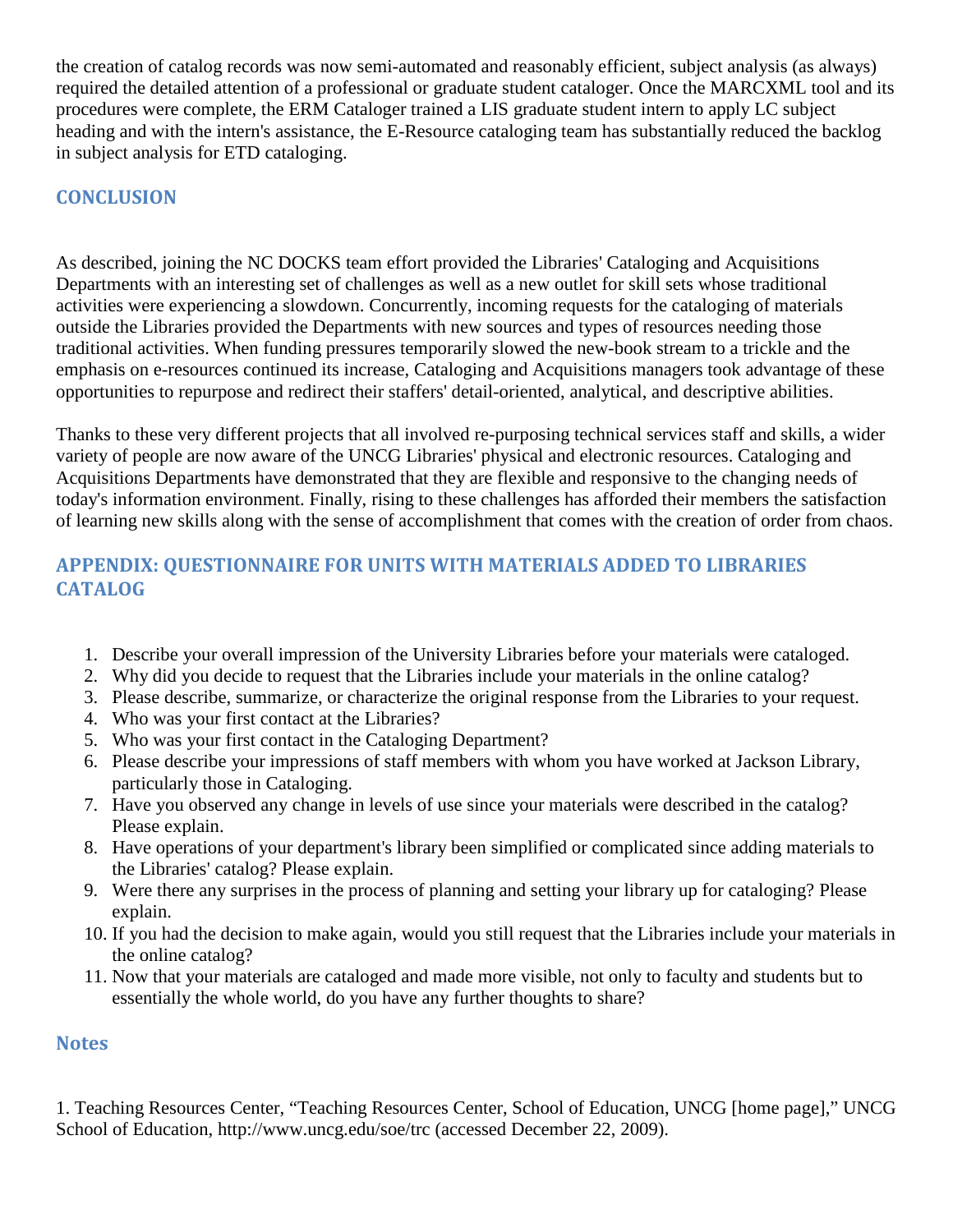2. Karen Gavigan, "Questionnaire for units with materials added to Libraries catalog" answers, e-mail attachment to Conger, September 21, 2009.

3. Ibid.

4. Office of Multicultural Affairs, "Mission and Staff, Multicultural Affairs, UNCG," University of North Carolina at Greensboro, http://maf.dept.uncg.edu/about/mission.html (accessed December 22, 2009).

5. Jeffrey Coleman, interview by Mary Jane Conger, September 23, 2009, notes.

6. Nanny Foster, "Questionnaire for units with materials added to Libraries catalog" answers, e-mail attachment to Conger, October 1, 2009.

7. Anna Marshall-Baker, "Questionnaire for units with materials added to Libraries catalog" answers, e-mail attachment to Conger, September 15, 2009.

8. Ibid.

9. Ibid.

10. Gavigan, "Questionnaire" answers.

11. Ibid.

12. Coleman, interview.

13. Ibid.